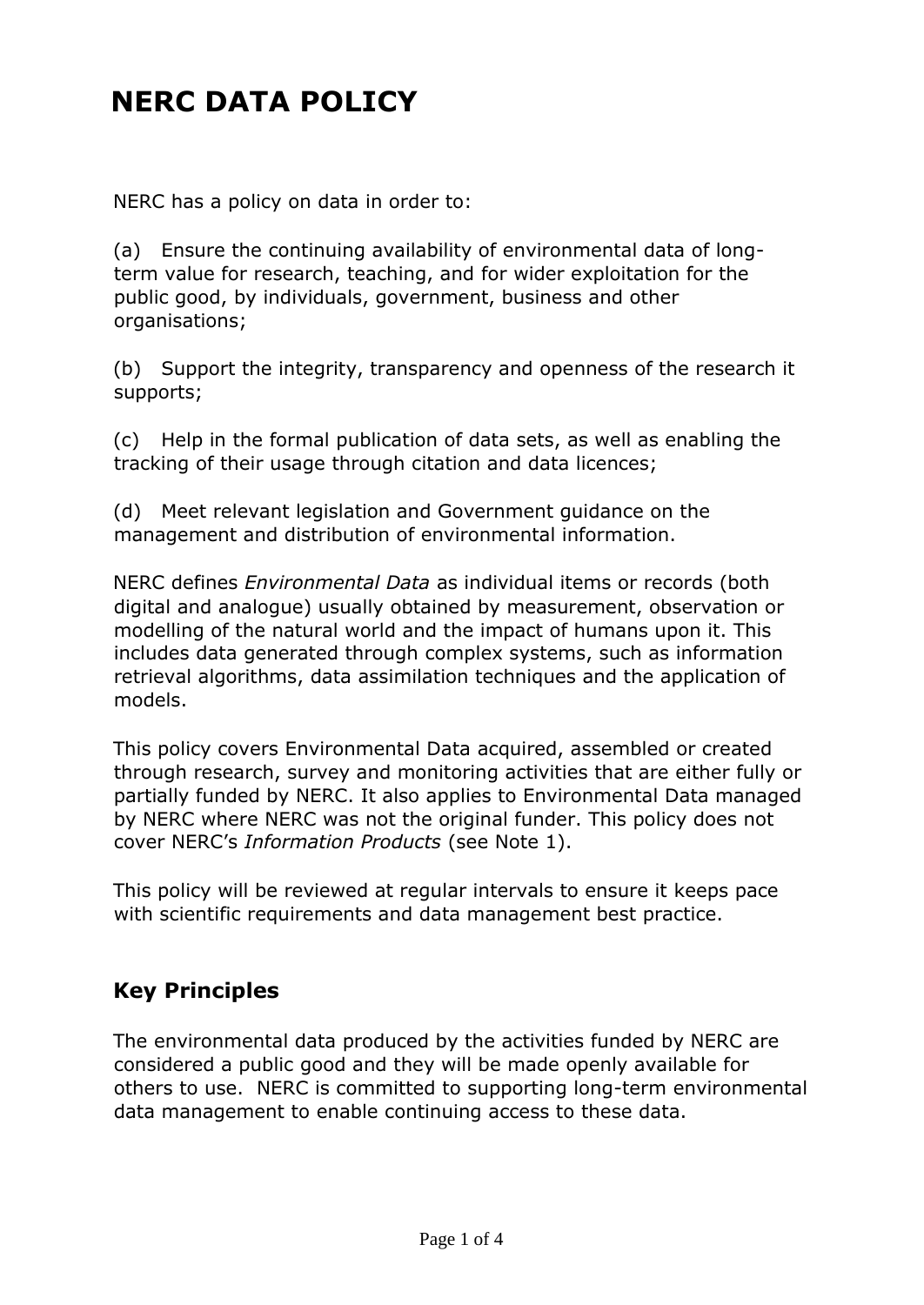NERC will supply the environmental data it holds for free, apart from a few special cases as detailed in the policy.

NERC requires that all environmental data of long-term value generated through NERC-funded activities must be submitted to NERC for long-term management and dissemination.

### **Access to Data**

It is NERC's Policy that:

1. All the environmental data held by the NERC Environmental Data Centres will normally be made openly available to any person or any organisation who requests them;

2. The only restrictions on access which we will apply are those supported by the exceptions on disclosure in the Environmental Information Regulations (2004). If it is proposed to restrict access to any data we will explain why;

3. To protect the research process NERC will allow those who undertake NERC-funded work a period to work exclusively on, and publish the results of, the data they have collected. This period will normally be a maximum of two years from the end of data collection;

4. All data held by the NERC Environmental Data Centres will be supplied for free except for large or complex requests where we may charge the cost of supply, or where third-party licence conditions either prevent such free supply, or require us to make specific charges;

5. All environmental data made available by the NERC Environmental Data Centres will be accompanied by a data licence. Data originally provided to NERC by a third-party may have their own access and licence conditions which restrict how or when we can make data available to others, in which case our data licence conditions will reflect these;

6. All those who use data provided by NERC are required to acknowledge the source of the data.

## **NERC's Environmental Data Centres**

Successful long-term data management requires both specialist data curation skills and an understanding of the science behind the data. NERC achieves this by supporting environmental data centres and co- locating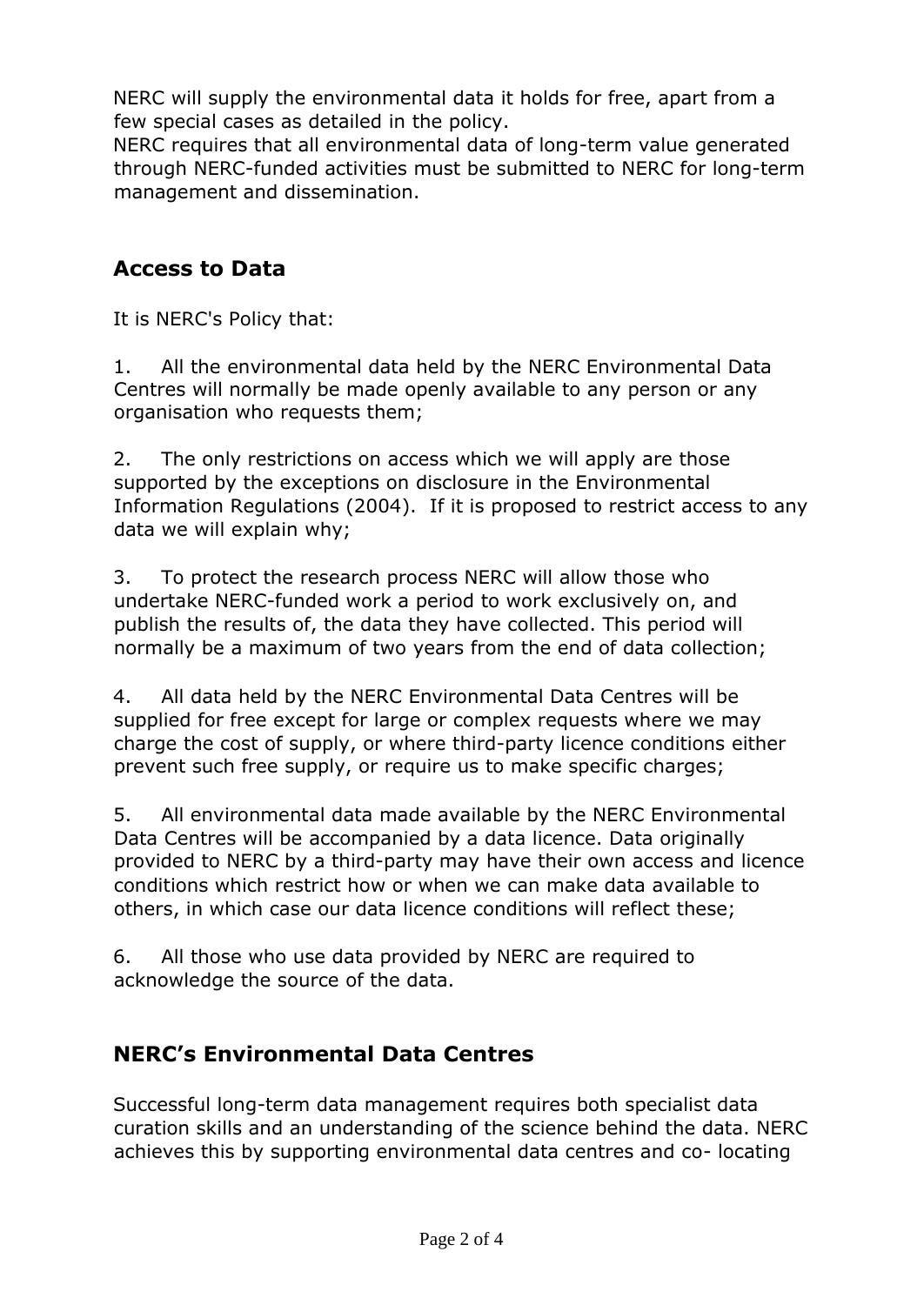these within its research and collaborative centres to take advantage of the scientific expertise they possess.

It is NERC's policy that:

7. NERC will maintain Environmental Data Centres for the management and dissemination of environmental data of long-term value generated through NERC funding or deposited by third-parties;

8. The data centres will act impartially towards all data producers, regardless of whether they are based within or outside of NERC. The environmental data within the data centres will be open to all on the same basis;

9. Working with the environmental science community NERC will maintain criteria to identify environmental data of long-term value (a Data Value Checklist). These criteria will be used to inform all decisions that NERC makes on the acceptance and disposal of data by its data centres;

10. Information on all data held within the data centres will be made available through the NERC Data Catalogue Service.

## **Data Collection**

NERC expects everyone that it funds to manage the data they produce in an effective manner for the lifetime of their project, and for these data to be made available for others to use with as few restrictions as possible, and in a timely manner.

It is NERC's policy that:

11. All applications for NERC funding must include an outline Data Management Plan, which must identify which of the data sets being produced are considered to be of long-term value, based on the criteria in NERC's Data Value Checklist. The funding application must also identify all resources needed to implement the Data Management Plan;

12. The outline data management plan will be evaluated as part of the standard NERC grant assessment process. All successful applications will be required to produce a detailed data management plan in conjunction with the appropriate NERC Data Centre;

13. All NERC-funded projects must work with the appropriate NERC Data Centre to implement the data management plan, ensuring that data of